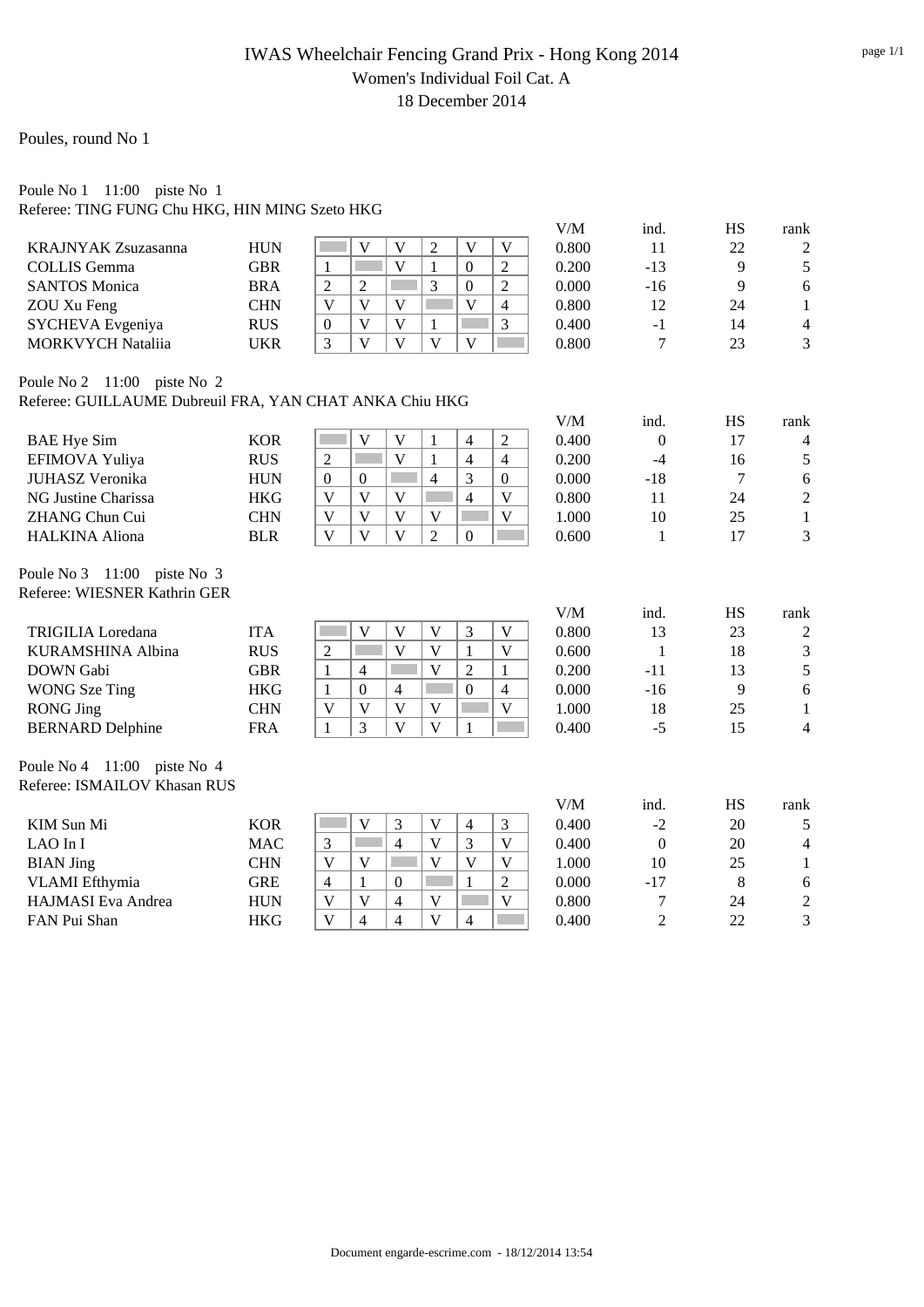## IWAS Wheelchair Fencing Grand Prix - Hong Kong 2014 Women's Individual Foil Cat. A 18 December 2014

Ranking of poules, round No 1 (ordered by ranking - 24 fencers)

| rank         | name and first name        | country    | V/M   | ind.             | HS | group      |
|--------------|----------------------------|------------|-------|------------------|----|------------|
| $\mathbf{1}$ | <b>RONG Jing</b>           | <b>CHN</b> | 1.000 | 18               | 25 | qualifier  |
| 2            | <b>BIAN</b> Jing           | <b>CHN</b> | 1.000 | 10               | 25 | qualifier  |
| 2            | <b>ZHANG Chun Cui</b>      | <b>CHN</b> | 1.000 | 10               | 25 | qualifier  |
| 4            | <b>TRIGILIA</b> Loredana   | <b>ITA</b> | 0.800 | 13               | 23 | qualifier  |
| 5            | ZOU Xu Feng                | <b>CHN</b> | 0.800 | 12               | 24 | qualifier  |
| 6            | NG Justine Charissa        | <b>HKG</b> | 0.800 | 11               | 24 | qualifier  |
| 7            | <b>KRAJNYAK Zsuzasanna</b> | <b>HUN</b> | 0.800 | 11               | 22 | qualifier  |
| 8            | HAJMASI Eva Andrea         | <b>HUN</b> | 0.800 | 7                | 24 | qualifier  |
| 9            | <b>MORKVYCH Nataliia</b>   | <b>UKR</b> | 0.800 | 7                | 23 | qualifier  |
| 10           | KURAMSHINA Albina          | <b>RUS</b> | 0.600 | 1                | 18 | qualifier  |
| 11           | <b>HALKINA Aliona</b>      | <b>BLR</b> | 0.600 | 1                | 17 | qualifier  |
| 12           | FAN Pui Shan               | <b>HKG</b> | 0.400 | $\overline{2}$   | 22 | qualifier  |
| 13           | LAO In I                   | <b>MAC</b> | 0.400 | $\boldsymbol{0}$ | 20 | qualifier  |
| 14           | <b>BAE</b> Hye Sim         | <b>KOR</b> | 0.400 | $\boldsymbol{0}$ | 17 | qualifier  |
| 15           | SYCHEVA Evgeniya           | <b>RUS</b> | 0.400 | $-1$             | 14 | qualifier  |
| 16           | KIM Sun Mi                 | <b>KOR</b> | 0.400 | $-2$             | 20 | qualifier  |
| 17           | <b>BERNARD</b> Delphine    | <b>FRA</b> | 0.400 | $-5$             | 15 | qualifier  |
| 18           | EFIMOVA Yuliya             | <b>RUS</b> | 0.200 | $-4$             | 16 | qualifier  |
| 19           | <b>DOWN</b> Gabi           | <b>GBR</b> | 0.200 | $-11$            | 13 | qualifier  |
| 20           | <b>COLLIS Gemma</b>        | <b>GBR</b> | 0.200 | $-13$            | 9  | eliminated |
| 21           | <b>SANTOS Monica</b>       | <b>BRA</b> | 0.000 | $-16$            | 9  | eliminated |
| 21           | <b>WONG</b> Sze Ting       | <b>HKG</b> | 0.000 | $-16$            | 9  | eliminated |
| 23           | <b>VLAMI</b> Efthymia      | <b>GRE</b> | 0.000 | $-17$            | 8  | eliminated |
| 24           | <b>JUHASZ Veronika</b>     | <b>HUN</b> | 0.000 | $-18$            | 7  | eliminated |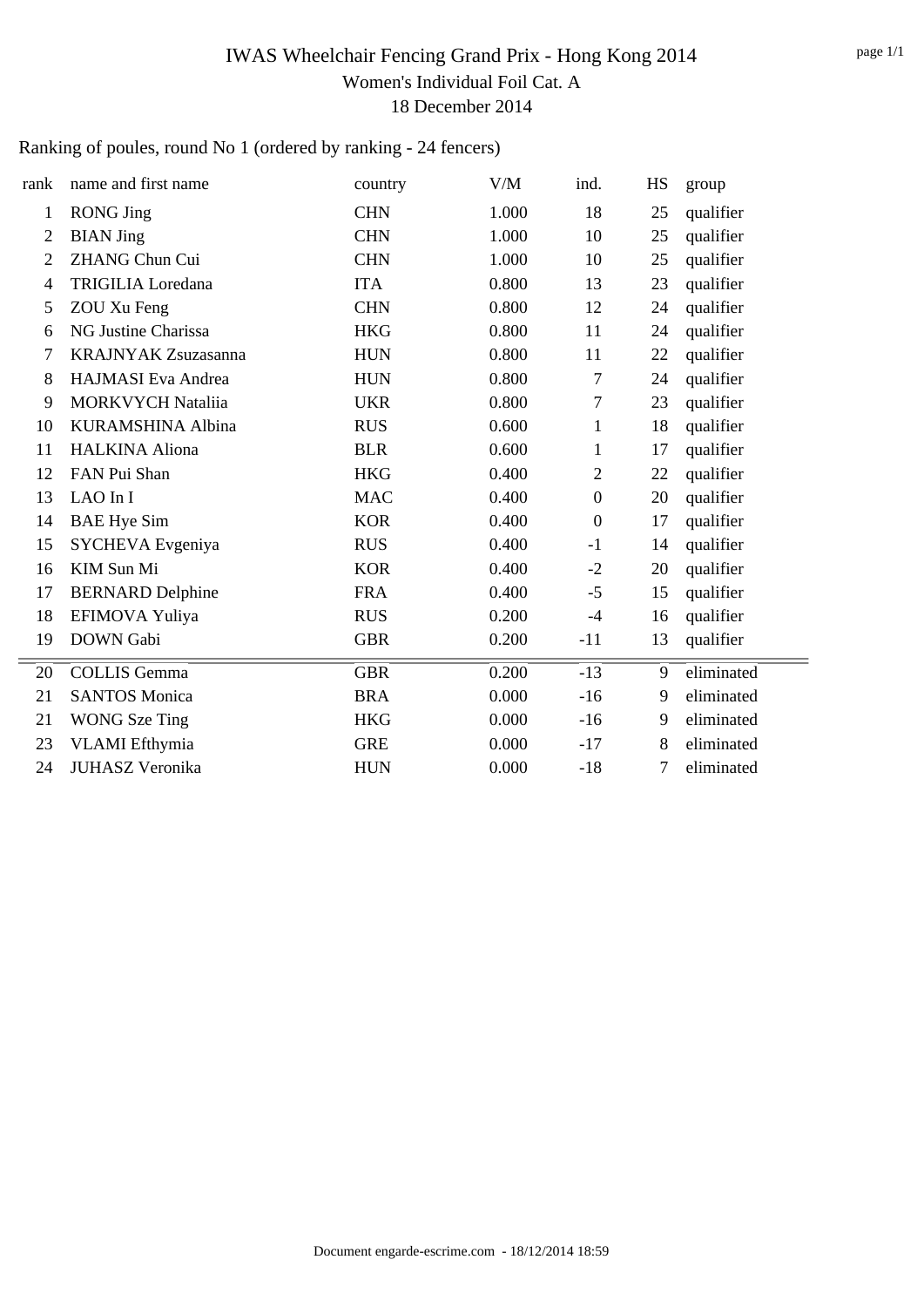### IWAS Wheelchair Fencing Grand Prix - Hong Kong 2014

Women's Individual Foil Cat. A

18 December 2014